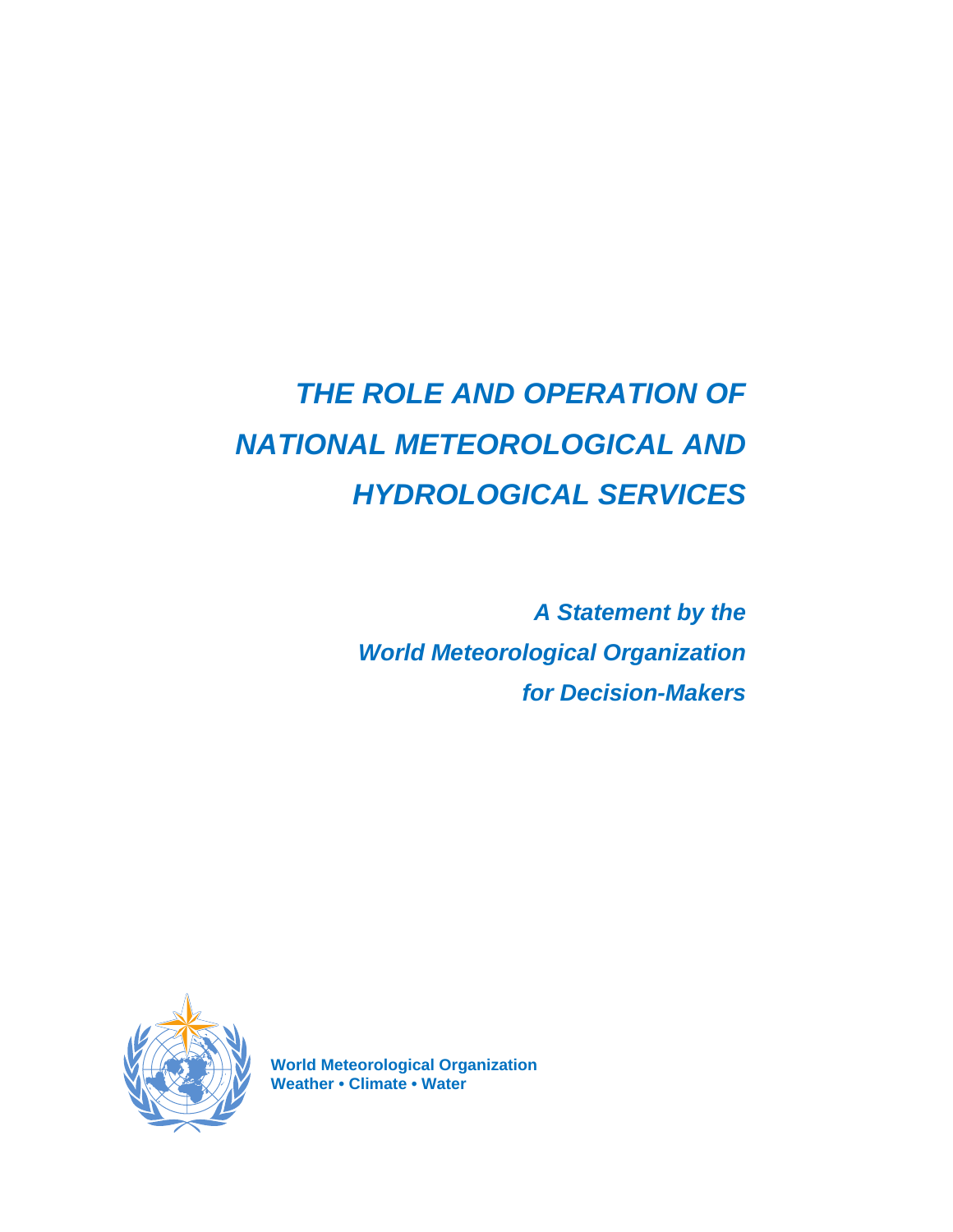#### **THE ROLE AND OPERATION OF NATIONAL METEOROLOGICAL AND HYDROLOGICAL SERVICES A STATEMENT BY THE WORLD METEOROLOGICAL ORGANIZATION FOR DECISION-MAKERS**

1. This statement by the World Meteorological Organization (WMO) is to urge decisionmakers to enhance their support to National Meteorological and Hydrological Services to fulfil their mandates and deliver services that contribute to meeting societal needs and national development goals.

## **Key Social and Economic Drivers**

*2.* Population safety and security, water and food security, economic growth and sustainable development, increasing prosperity, enhancing resilience to disasters and climate change, and improving public health, are issues of fundamental importance of every government. To deal with these issues, governments have to develop and implement effective policies that take into consideration the challenges of climate variability and change, and promote fundamental tenets of societal and environmental governance. However, with regard to societal well-being and economic growth, it is common knowledge that we are challenged by variations in our natural environment, made worse by changes in the climate, which threaten sustainable development of human societies through increased occurrence of severe weather and extreme climate events causing disasters and compromising food security, reduce availability of clean fresh water, cause displacement of populations, and the rise and spread of diseases, among other impacts. This is further compounded by growing urbanization and the expansion of human habitation into previously unoccupied high risk places, such as arid zones, mountain slopes, flood plains and the coastal zones prone to inundations, exposing populations to food insecurity, air and waterborne diseases, heat stress, drought, landslides, floods, storm surges and tsunamis.

3. Over the past decade, disasters from natural hazards have exacted a heavy toll. Globally, over 700 000 people lost their lives, over 1.8 million were injured, and more than 24 million were made homeless as a result of recorded disasters. Overall, almost 1.7 billion people were affected by disasters in various ways. The total economic loss was more than US\$ 1.4 trillion. In addition, between 2008 and 2012, 144 million were displaced by disasters. Only with a clear understanding of the risks associated with severe weather and extreme climate events, multi-hazard early warnings, integration of weather and climate information into decision-making and adequate disaster risk reduction and mitigation efforts can we develop resilient societies and sustain economic growth. For every dollar invested in early warnings issued by NMHSs, at least seven dollars of losses are offset.

4. Not all WMO Members' NMHSs have the required scientific, technological and human resources capabilities to monitor, forecast and issue warnings of severe weather and extreme climate events. The ability of NMHSs to provide high quality weather, climate, hydrological and related environmental services depends upon: (a) the availability of modern infrastructure and adequate, well trained human resources to gather, process, archive and exchange data and products; (b) their capacity to maintain high standards of observations and data; (c) their participation and access to research that leads to improved monitoring, predictions and understanding of the changes in weather, climate, water and the related environmental conditions at all spatial and temporal scales; (d) their capability to prepare and deliver high quality early warnings and impact-based forecasts of weather-, climate- and water-related hazards; and (e) their understanding and integrating the needs of various user communities, including emergency management authorities, into forecasts and warning programmes.

### **The role of National Meteorological and Hydrological Services**

5. Investment in weather, hydrological and climate services has a significant contribution to efforts to save lives and property, minimize economic losses and sustain the natural environment.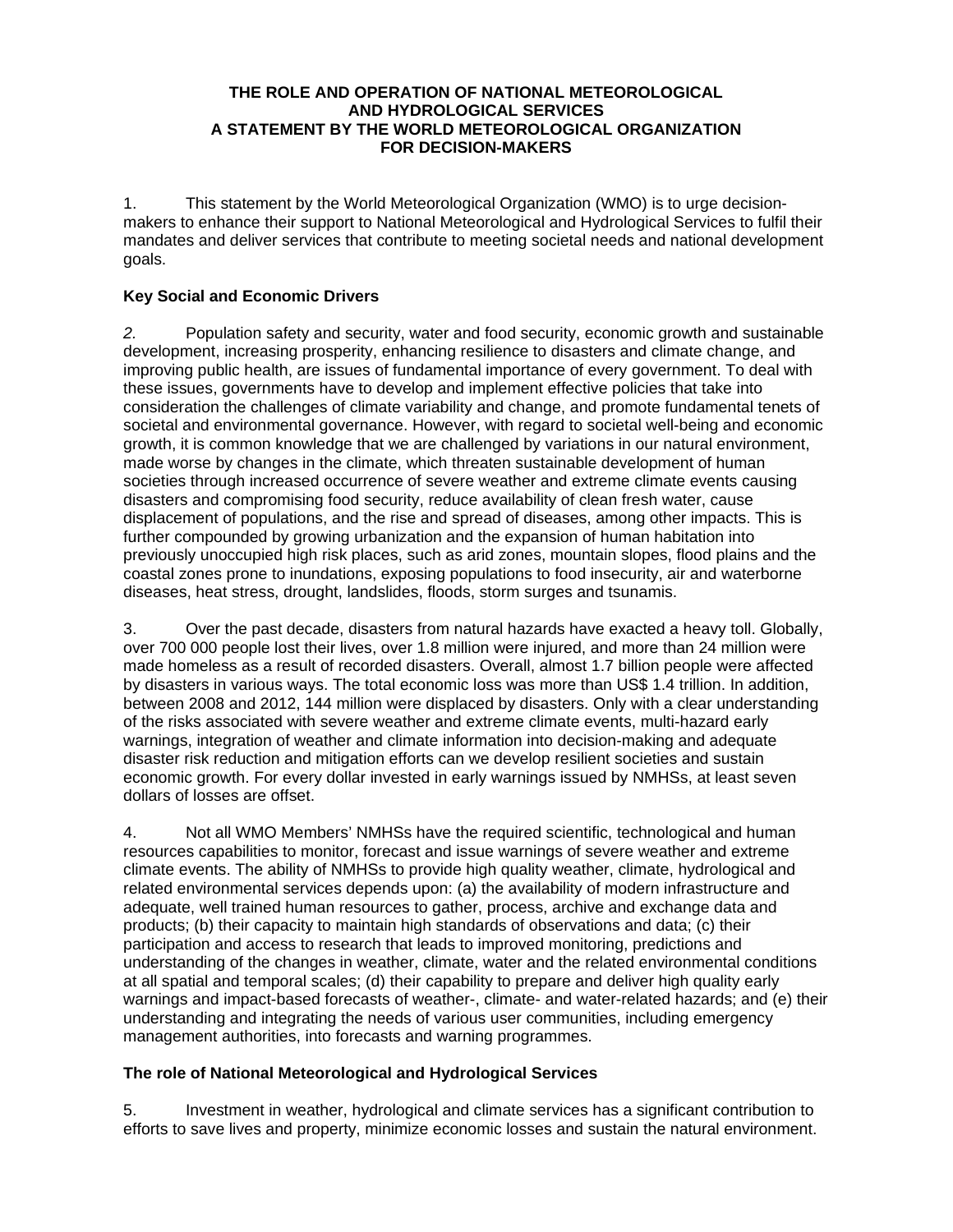The Convention of the World Meteorological Organization reaffirms'' the vital importance of the mission of the National Meteorological, Hydrometeorological and Hydrological Services in observing and understanding weather and climate and in providing meteorological, hydrological and related services in support of relevant national needs which should include: (a) protection of life and property; (b) safeguarding the environment; (c) contributing to sustainable development; (d) promoting long-term observation and collection of meteorological, hydrological and climatological data, including related environmental data; (e) promotion of endogenous capacitybuilding; (f) meeting international commitments; and (g) contributing to international cooperation.''

6. As has been the case since the beginning of the modern era of societal and environmental management, knowledge of weather, hydrological and climate processes is key to all aspects of human endeavours as observed from their influence on cultures, traditions and development paths of societies. It is within this framework that NMHSs in various countries have been well positioned to monitor, forecast and issue warnings on a wide range of weather-, climateand water-related events that affect human life and socioeconomic development. For example, with regard to natural hazards, NMHSs have been tasked to monitor and provide warnings of individual events, and to sensitize the population on their impacts to save lives, enhance resilience of societies, sustain productivity and economic growth, and reduce damage to property.

7. NMHSs are the official authoritative source, and in most countries, a single voice, on weather warnings in their respective countries, and, in many, they are also responsible for climate, hydrology, air quality, seismic and tsunami warnings and for space weather. To reduce and mitigate disasters requires NMHSs to provide quick, timely, accurate, broadly disseminated and understandable information as well as high quality services to inform governments and the public to take appropriate actions in response to warnings. NMHSs, within the framework of WMO, are working to improve the delivery and quality of services to help governments improve decisionmaking to enhance the resilience of populations to climate variability and change, enhance food production, improve water resource management, improve health outcomes, develop renewable energy, enable populations to adapt to climate variability and change, reduce risks and mitigate natural hazards and sustain development. By helping governments and the people to avert potential disasters and maximize opportunities for sustainable development, NMHSs are one of the main components of the risk information management, crisis management and development infrastructure of countries in their nation-building endeavours and indeed a contributor to sustainable development, particularly efforts to end poverty, enhance food security, and improve health outcomes, and access to renewable energy and clean water. NMHSs are working together with the public and private sectors to implement multi-hazard early warning systems, which aim to further significantly reduce the number of fatalities caused by weather-, water- and climate-related natural disasters.

8. NMHSs are the national reference point for compliance with the WMO standards. The critical deficiencies that have impacts on safety, nationally and internationally, by preventing Members from providing the required global, regional or national services should be resolved. They affect the ability of the entire global community to attain sustainable development, disaster risk reduction, and safety of transport in air, on land and sea, food security, sustainable management of water resources, manage climate risks, adapt to climate change and build resilient societies. NMHSs should be provided with adequate human, technical and financial resources to implement and operate modern infrastructure for gathering, processing, exchanging observations, data, and products to enable them to deliver high quality weather, climate, hydrological and related environmental services at sub-national, national, regional and global levels.

9. Cooperation amongst various organizations is essential for providing governments with these services. Partnerships between NMHSs and academia, government departments, international and non-governmental organizations, and where appropriate and possible, the private sector and civil society, help society make better decisions based on more complete and accurate weather, water and climate information. These partnerships provide better data coverage and information processing, higher resolution models, and more precise and useful specialized products for societal benefits, including opportunities to better support government and other